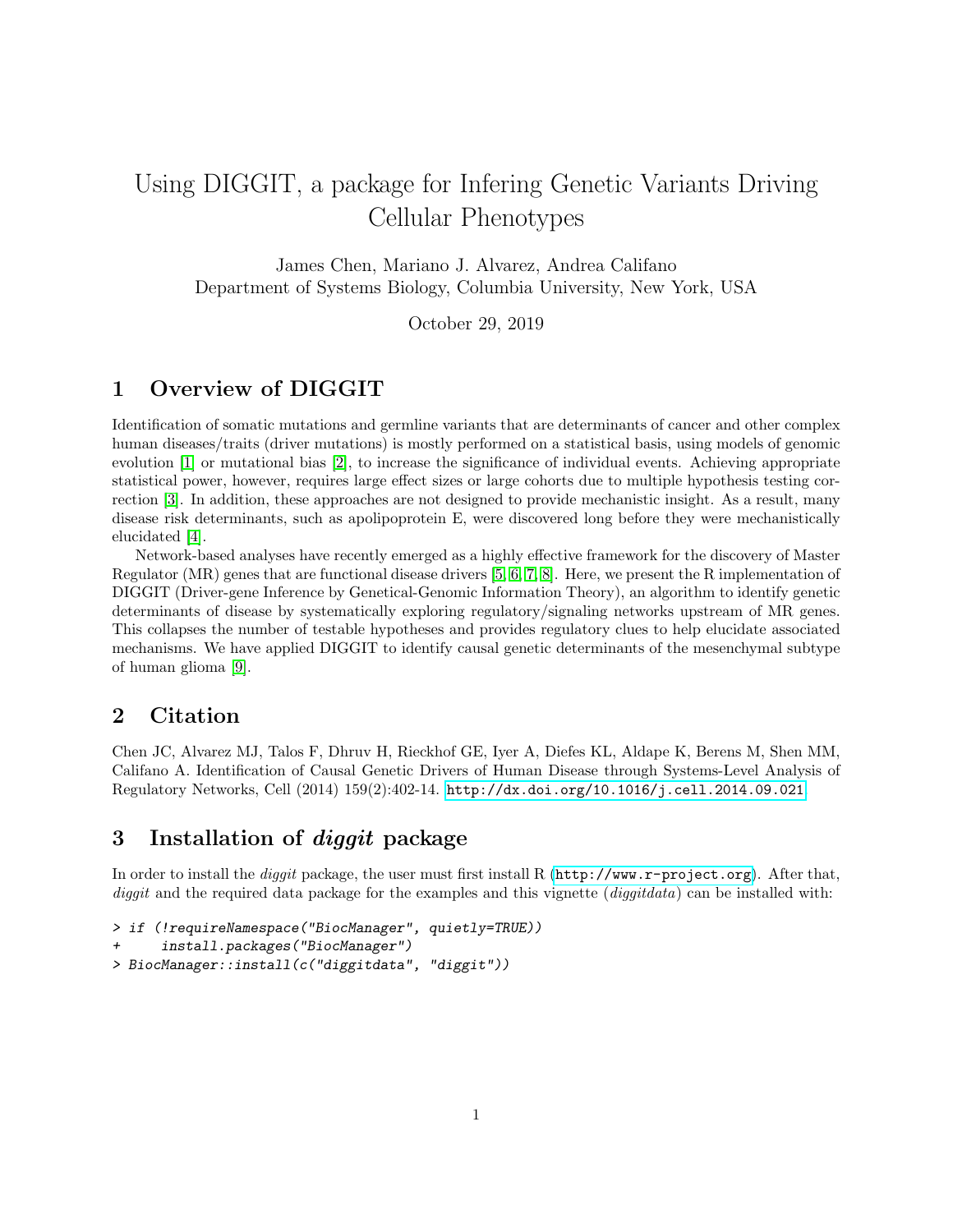## 4 Example session to analyze the data provided by the *diggitdata* package

#### 4.1 Getting started

After installing *diggit* and *diggitdata* packages, diggit can be loaded by

> library(diggit)

#### 4.1.1 The diggitdata data package

The data distributed in the diggitdata package is required to execute the code provided in this vignette. The package consists on several datasets and regulatory networks contained in five R-image files:

- gbm.expression Normalized human glioma expression data for 245 samples from TCGA, including metadata indicating tumor subtype, in an object of class ExpressionSet (see Biobase package from Bioconductor for a description of the ExpressionSet class).
- gbm.cnv Normalized copy number variation data for 230 samples from TCGA

gbm.cnv.normal Normalized copy number variation data for 33 normal (blood) samples from TCGA

- gbm.aracne Transcriptional regulatory network assembled by the ARACNe [\[10\]](#page-8-9) algorithm from glioma expression data
- gbm.mindy Post-translational regulatory network assembled by the MINDy [\[11\]](#page-8-10) algorithm, limited to three transcription factors: STAT3, CEBPB and CEBPD.

#### 4.2 Loading the data and generating a diggit-class object

The data provided in the diggitdata package can be loaded into memory with:

```
> data(gbm.expression, package="diggitdata")
> data(gbm.cnv, package="diggitdata")
> data(gbm.aracne, package="diggitdata")
> data(gbm.mindy, package="diggitdata")
```
In order to reduce the computer time, we are going to consider only 1,000 genes for the CNV analysis.

```
> genes <- intersect(rownames(gbmExprs), rownames(gbmCNV))[1:1000]
> gbmCNV <- gbmCNV[match(genes, rownames(gbmCNV)), ]
```
The diggit-class objects are containers for both the input data and the output results from the diggit algorithm. This allows for the individual results of each step of the pipeline to be stored in an appropriate format. This object will be updated sequentially as each step of DIGGIT is completed, as shown below.

We can create an object of class "diggit" and store the required data with:

```
> dobj <- diggitClass(expset=gbmExprs, cnv=gbmCNV, regulon=gbmTFregulon, mindy=gbmMindy)
> dobj
An object of class diggit
Slot expset:
Expression data of 9215 features by 245 samples
Slot cnv:
CNV data of 1000 features by 230 samples
```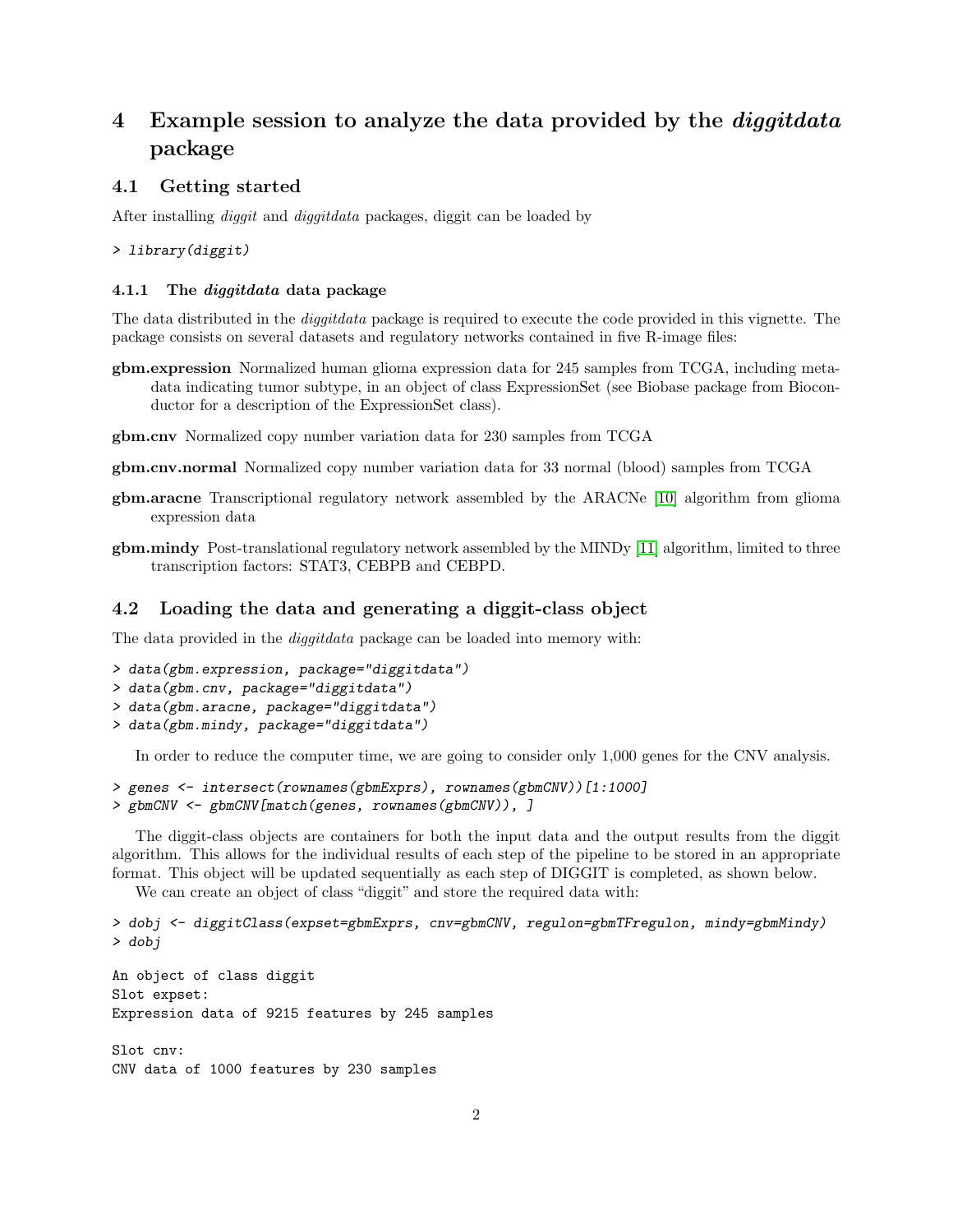```
Slot regulon:
Object of class regulon with 835 regulators, 8365 targets and 183774 interactions
Slot mindy:
Object of class regulon with 157 regulators, 3 targets and 178 interactions
Slot fcnv:
Empty
Slot mr:
Empty
Slot viper:
Empty
Slot aqtl:
Empty
Slot conditional:
Empty
```
#### 4.3 Inferring functional copy number variation (fCNV)

We consider a CNV as functional if it is significantly associated with the expression levels of the altered (amplified/deleted) gene. The fCNV() function computes such association and store the results in the diggit object. This is done by measuring the statistical association between gene expression and gene copy number, which can be done either by correlation analysis,

```
> dobj <- fCNV(dobj, method="spearman", verbose=FALSE)
> diggitFcnv(dobj)[1:5]
      KLHL9 CHI3L1 CEBPD RPL39 B4GALNT1
6.421432e-38 7.791331e-03 1.052353e-02 9.098632e-01 3.571987e-06
> head(dobj, 5)$fcnv
     CDKN2A KLHL9 RRAGA SIGMAR1 TUBGCP3
3.083411e-39 6.421432e-38 1.246612e-28 5.266522e-28 2.640506e-22
or by mutual information (MI),
> RNGkind("L'Ecuyer-CMRG")
> set.seed(1)
> if(tools:::.0Stype() == "unix") {
+ mc.reset.stream()
+ }
> dobj <- fCNV(dobj, method="mi", cores=cores, verbose=FALSE)
> diggitFcnv(dobj)[1:5]
      KLHL9 CHI3L1 CEBPD RPL39 B4GALNT1
1.050777e-42 1.242175e-03 6.877448e-06 9.652313e-01 5.453770e-12
> head(dobj, 5)$fcnv
```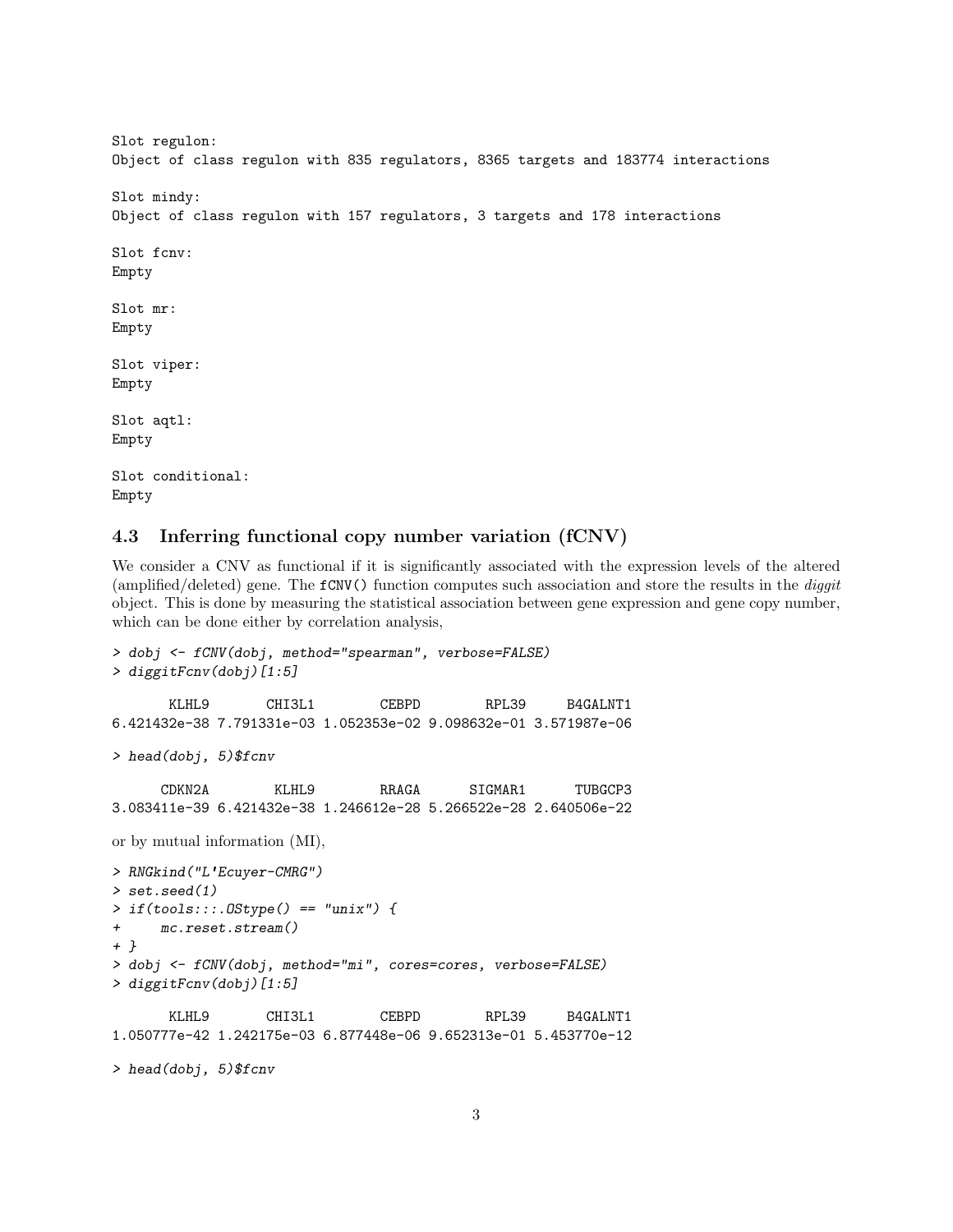

<span id="page-3-0"></span>Figure 1: Scatter-plots showing the association between CNV and gene expression for KLHL9 and CEBPD. Correlation and MI p-values are shown over each plot.

| KI.HI.9 | CDKN2A | ns9                                                                          | STGMAR1 | R.R.A.GA |
|---------|--------|------------------------------------------------------------------------------|---------|----------|
|         |        | 1.050777e-42    1.735741e-39    9.985210e-32    3.343511e-31    1.353660e-30 |         |          |

The first three lines of code are meant to set the seed for random numbers generation to a constant. This is necessary to make the permutation process required for computing MI statistical significance reproducible. As seen in the code above, the fCNV slot from an object of class diggit can be retrieved by the function diggitFcnv(), while the top n most significant fCNVs can be reported using the function head(). In the example, we reported the top 5 most significant fCNVs. Figure [1](#page-3-0) shows the association between CNV and expression for KLHL9 and CEBPD, with correlation and MI analysis p-values indicated on top of the figure.

#### 4.4 Master Regulator Analysis

Master Regulators (MR) can be inferred with the marina() function. For this example, we infer the MR for the glioma mesenchymal subtype when compared with the proneural subtype. The subtype information is included as metadata in an AnnotatedDataFrame object for this example, which is contained in a Bioconductor ExpressionSet object, together with the expression profile data. Detailed documentation about the ExpressionSet objects can be obtained from the Biobase package (Bioconductor).

To correctly leverage this information, we must indicate the metadata column containing the tumor subtype information and the labels for the mesenchymal (MES) and proneural (PN) classes by the parameters pheno, group1 and group2 of the marina() function, as shown below:

```
> set.seed(1)
> library(parallel)
> if(tools::: .0Style() == "unix") {
+ mc.reset.stream()
+ }
> dobj <- marina(dobj, pheno="subtype", group1="MES", group2="PN", cores=cores, verbose=FALSE)
> head(dobj, 5)$mr
BHLHE40 CEBPD LITAF TEAD3 RCAN1
3.559992 3.424811 3.373444 3.348730 3.332088
```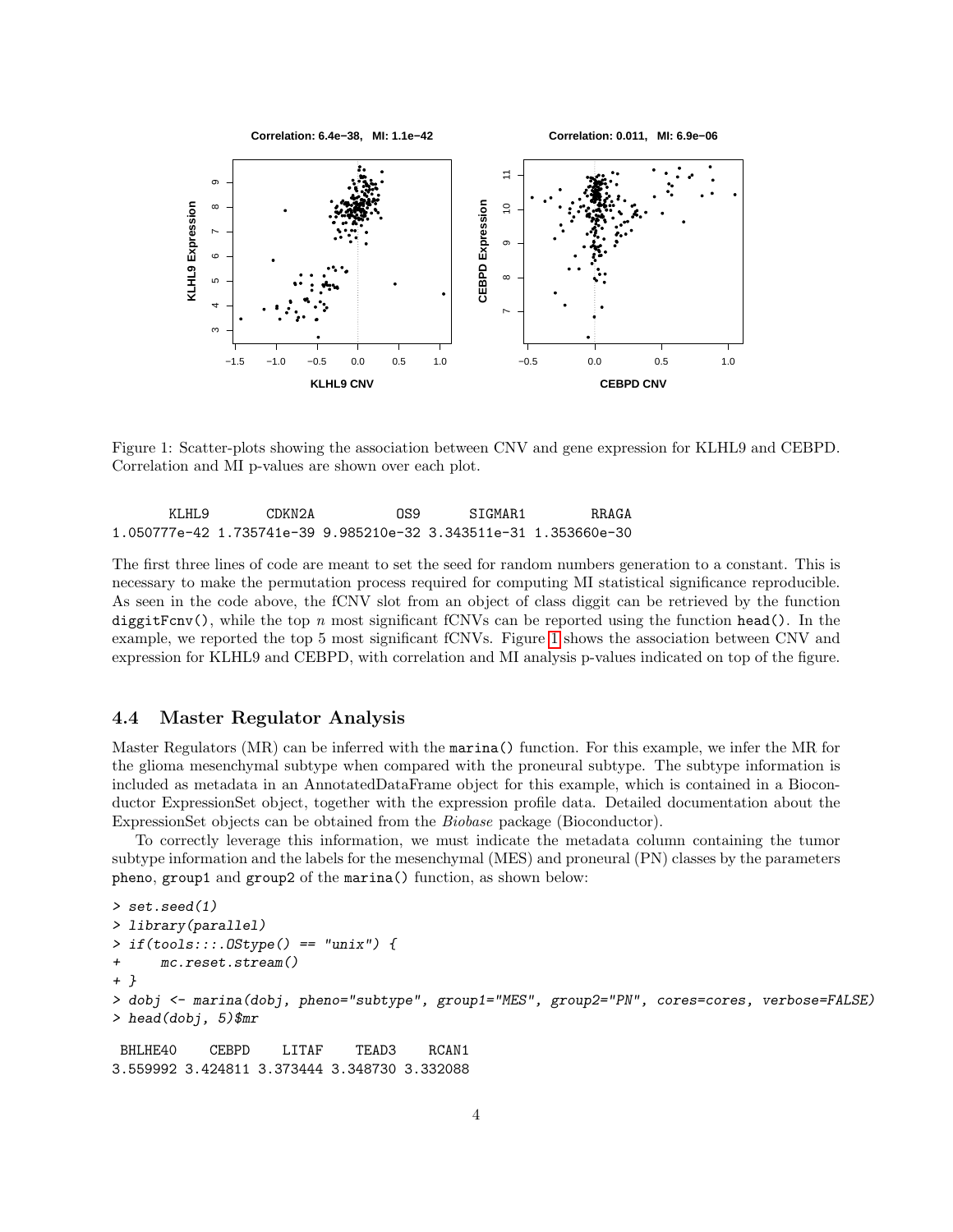#### 4.5 Activity quantitative trait loci (aQTL)

fCNVs are then analyzed to identify those whose alteration is predictive of MR activity, similar to expression quantitative trait loci (eQTL) discovery [\[12\]](#page-8-11). Activity quantitative trait loci (aQTL) are inferred based on the statistical association between copy number and MR activity. First, single-sample MR activity is inferred using the Virtual Inference of Protein-activity by Enriched Regulon analysis (VIPER) algorithm (see viper package from Bioconductor for further details). Then, the association between the inferred protein activity and CNVs can be estimated by correlation or MI analysis. Both steps are implemented by the  $aqt1()$ function. In the example below, the aQTL for the synergistic regulators of the glioma mesenchymal subtype, CEBPD and STAT3 [\[6\]](#page-8-5), is computed using MI.

```
> set.seed(1)
> if(tools:::.OStype() == "unix") {
+ mc.reset.stream()
+ }
> dobj <- aqtl(dobj, mr=c("CEBPD", "STAT3"), method="mi", cores=cores, verbose=FALSE)
> head(dobj, 5)$aqtl
```
KLHL9 CHI3L1 CEBPD B4GALNT1 CEBPD 0.04251126 0.1327128 0.02554002 0.2300000 STAT3 0.01022815 0.5624479 0.04448877 0.2595135

#### 4.6 Conditional association analysis

CNVs can span multiple genes, resulting in statistical dependencies equivalent to linkage disequilibrium in classical genetics. Conditional analysis helps assess whether association of a  $F-CNV$  ( $fCNV<sub>i</sub>$ ) with the phenotype may be an artifact resulting from its physical proximity to a bona fide driver  $F-CNV$  (fCNV<sub>i</sub>), in which case conditional association of  $fCNV_i$  with the phenotype (i.e., using only  $fCNV_iWT$  samples) should not be statistically significant, thus removing such artifacts. Conditional analysis is performed by computing the association between samples harboring CNVs in gene a and sample groups (tumor subtypes in our example), after conditioning for the presence of CNVs in gene b. Because the association analysis is performed by Fisher's exact test (FET), the CNV continuous data should be discretized using an appropiate threshold. This threshold can be obtained from the analysis of normal (blood in this example) samples. We can estimate an appropiate threshold at  $\alpha = 0.05$  as follows,

```
> data(gbm.cnv.normal, package="diggitdata")
> cnvthr <- quantile(as.vector(gbmCNVnormal), c(.025, .975), na.rm=TRUE)
```
The conditional analysis can be performed then with the conditional() function:

```
> dobj <- conditional(dobj, pheno="subtype", group1="MES", group2="PN", mr="STAT3",
+ cnv=cnvthr, cores=cores, verbose=FALSE)
> dobj
An object of class diggit
Slot expset:
Expression data of 9215 features by 245 samples
Slot cnv:
CNV data of 1000 features by 230 samples
Slot regulon:
Object of class regulon with 835 regulators, 8365 targets and 183774 interactions
```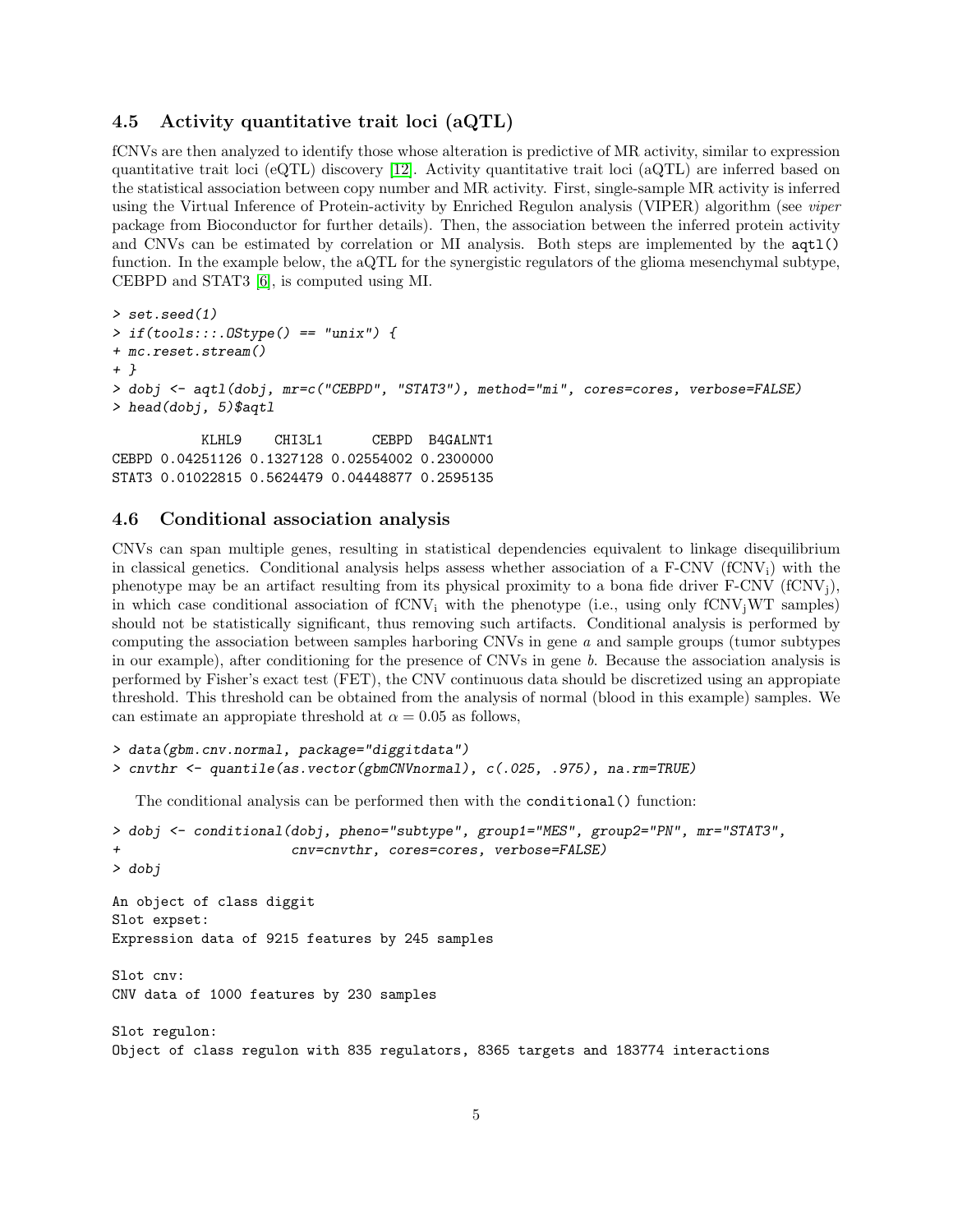Slot mindy: Object of class regulon with 157 regulators, 3 targets and 178 interactions Slot fcnv: F-CNV statistical significance for 1000 features Slot mr: Master regulator NES for 834 features Slot viper: VIPER protein activity matrix for 2 features by 245 samples Slot aqtl: aQTL matrix for 2 regulators by 510 genetic alterations Slot conditional: Conditional analysis results for 1 MRs and 5 modulators: STAT3 3 modulators at p<0.05: KDELR2, HMG20B, COPS6

The conditional analysis results can be displayed with the plot() function, as shown below and in figure [2,](#page-6-0) and summarized with the function summary():

```
> plot(dobj, "STAT3", cluster="2")
> summary(dobj)
```
\$STAT3

KDELR2 HMG20B COPS6 SEC23B DEAF1 0.003334976 0.018017915 0.041976217 0.094385293 0.633802817

#### 4.7 Limiting the analysis to upstream post-translational modulators

To increase the power of the test, the aQTL analysis can be restricted to evaluate only upstream posttranslational modulators of the MRs, as inferred by the MINDy algorithm [\[11\]](#page-8-10). The post-translational modulators for STAT3, CEBPB and CEBPD in GBM have been inferred by the CINDy algorithm [\[13\]](#page-8-12) from 3,540 candidate genes, including signaling pathway-associated citoplasmic proteins and membrane receptors, and distributed as part of the *diggitdata* package. We can use the information provided by this posttranslational interactome to reduce the list of candidate potential upstream modulators, to the ones identified by the CINDy algorithm, by setting the *mindy* parameter of the *aqtl* function to TRUE:

```
> set.seed(1)
> if(tools:::.OStype() == "unix") {
+ mc.reset.stream()
+ }
> dobj <- aqtl(dobj, mr=c("CEBPD", "STAT3"), method="mi", mindy=TRUE, cores=cores, verbose=FALSE)
> dobj <- conditional(dobj, pheno="subtype", group1="MES", group2="PN", mr="STAT3",
                      cnv=cnvthr, verbose=FALSE)
> summary(dobj)
$STAT3
      KLHL9
0.0004395437
```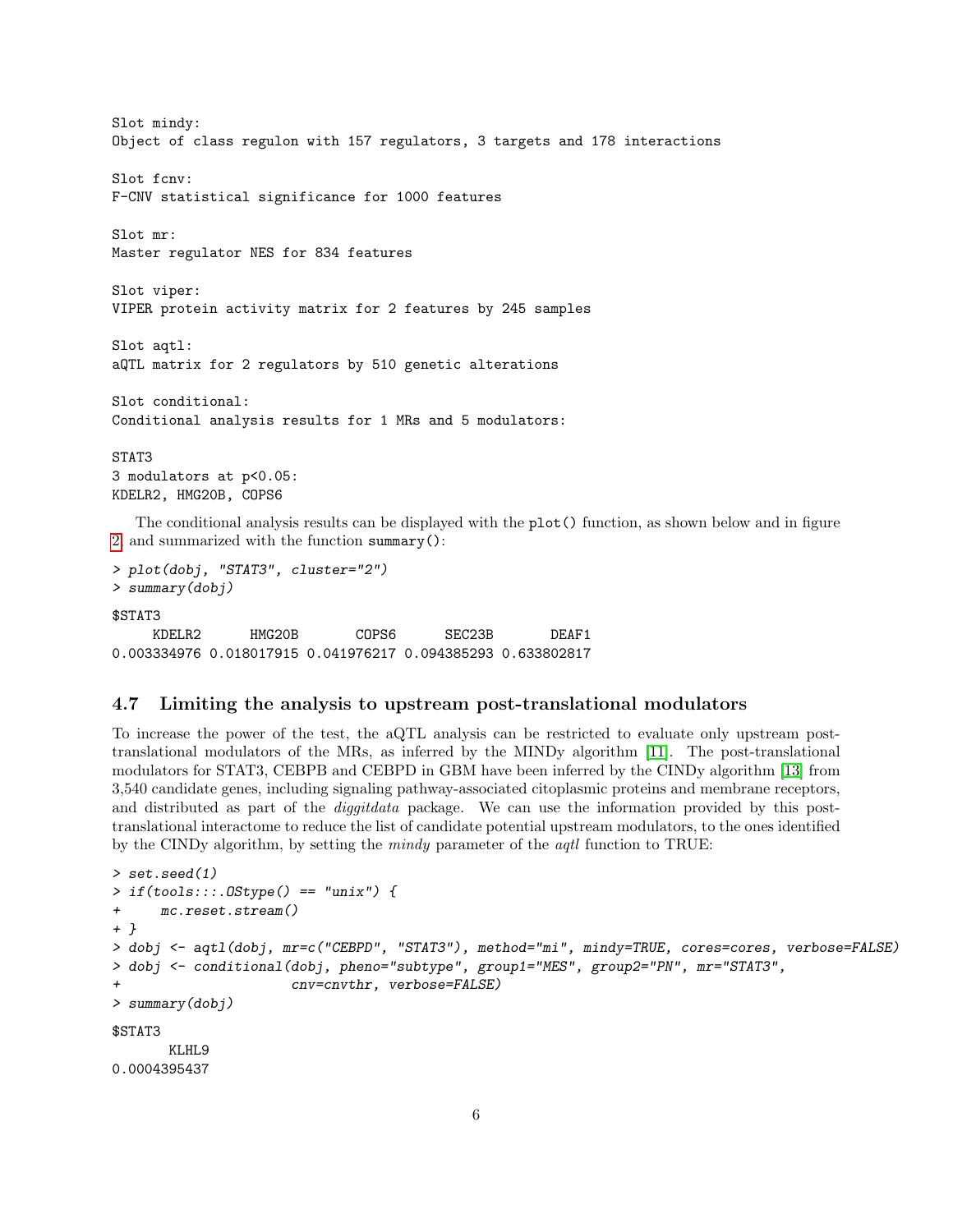

**STAT3 cluster 2**

<span id="page-6-0"></span>Figure 2: Conditional association analysis for a cluster of CNVs associated with STAT3 activity. The heatmap shows  $-log_{10}(p)$  for the association between CNV and tumor subtype (rows) after conditioning on each gene (column).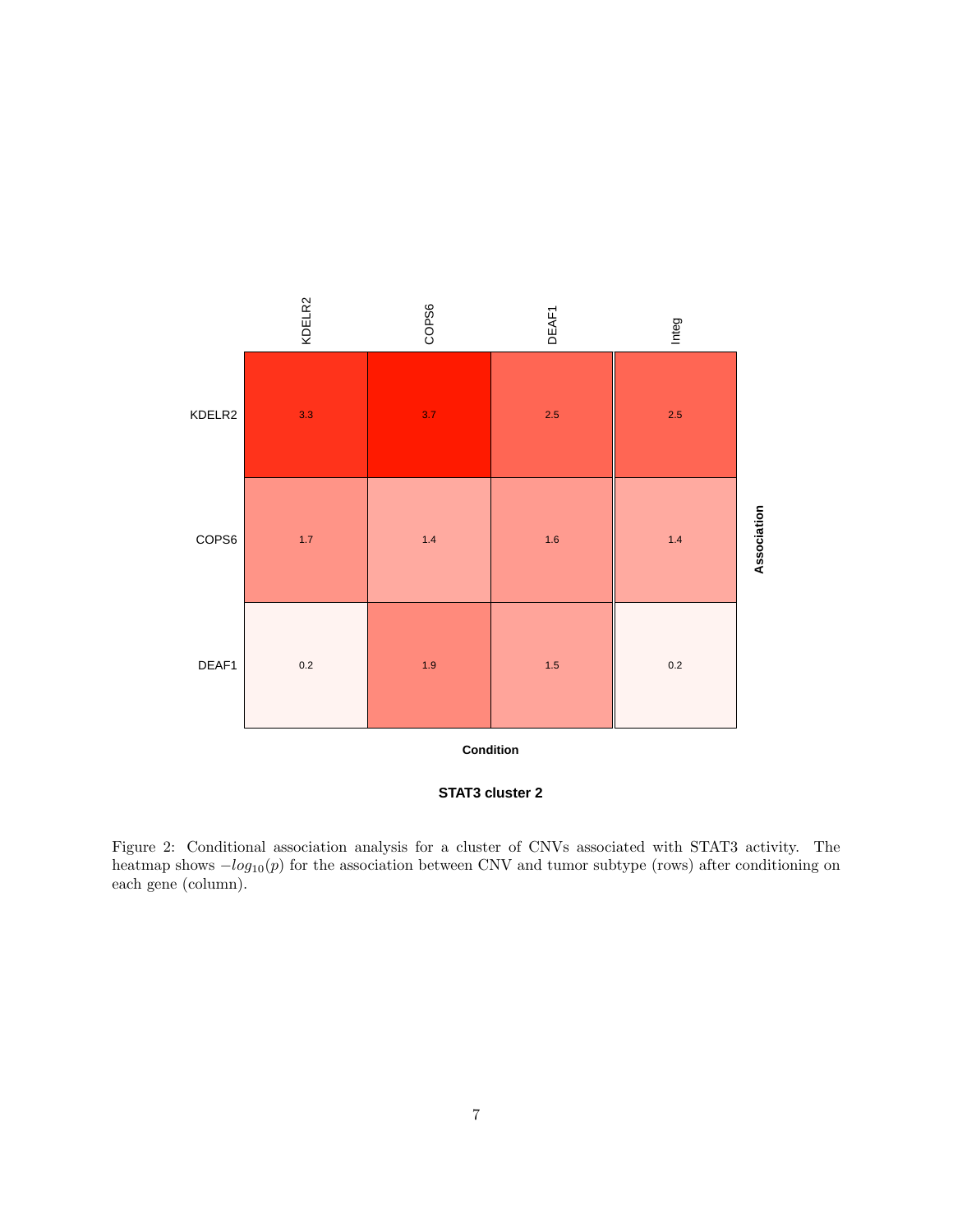## 5 Session information

```
> sessionInfo()
R version 3.6.1 (2019-07-05)
Platform: x86_64-pc-linux-gnu (64-bit)
Running under: Ubuntu 18.04.3 LTS
Matrix products: default
BLAS: /home/biocbuild/bbs-3.10-bioc/R/lib/libRblas.so
LAPACK: /home/biocbuild/bbs-3.10-bioc/R/lib/libRlapack.so
Random number generation:
RNG: L'Ecuyer-CMRG
Normal: Inversion
Sample: Rejection
locale:
 [1] LC_CTYPE=en_US.UTF-8 LC_NUMERIC=C<br>[3] LC_TIME=en_US.UTF-8 LC_COLLATE=C
 [3] LC_TIME=en_US.UTF-8
 [5] LC_MONETARY=en_US.UTF-8 LC_MESSAGES=en_US.UTF-8
 [7] LC_PAPER=en_US.UTF-8 LC_NAME=C
 [9] LC_ADDRESS=C LC_TELEPHONE=C
[11] LC_MEASUREMENT=en_US.UTF-8 LC_IDENTIFICATION=C
attached base packages:
[1] parallel stats graphics grDevices utils datasets methods
[8] base
other attached packages:
[1] diggit_1.18.0 Biobase_2.46.0 BiocGenerics_0.32.0
loaded via a namespace (and not attached):
 [1] mclust_5.4.5 lattice_0.20-38 mvtnorm_1.0-11 viper_1.20.0
 [5] class_7.3-15 MASS_7.3-51.4 grid_3.6.1 e1071_1.7-2
[9] KernSmooth_2.23-16 Matrix_1.2-17 splines_3.6.1 tools_3.6.1
[13] mixtools_1.1.0    ks_1.11.5    survival_2.44-1.1 compiler_3.6.1
[17] segmented_1.0-0
```